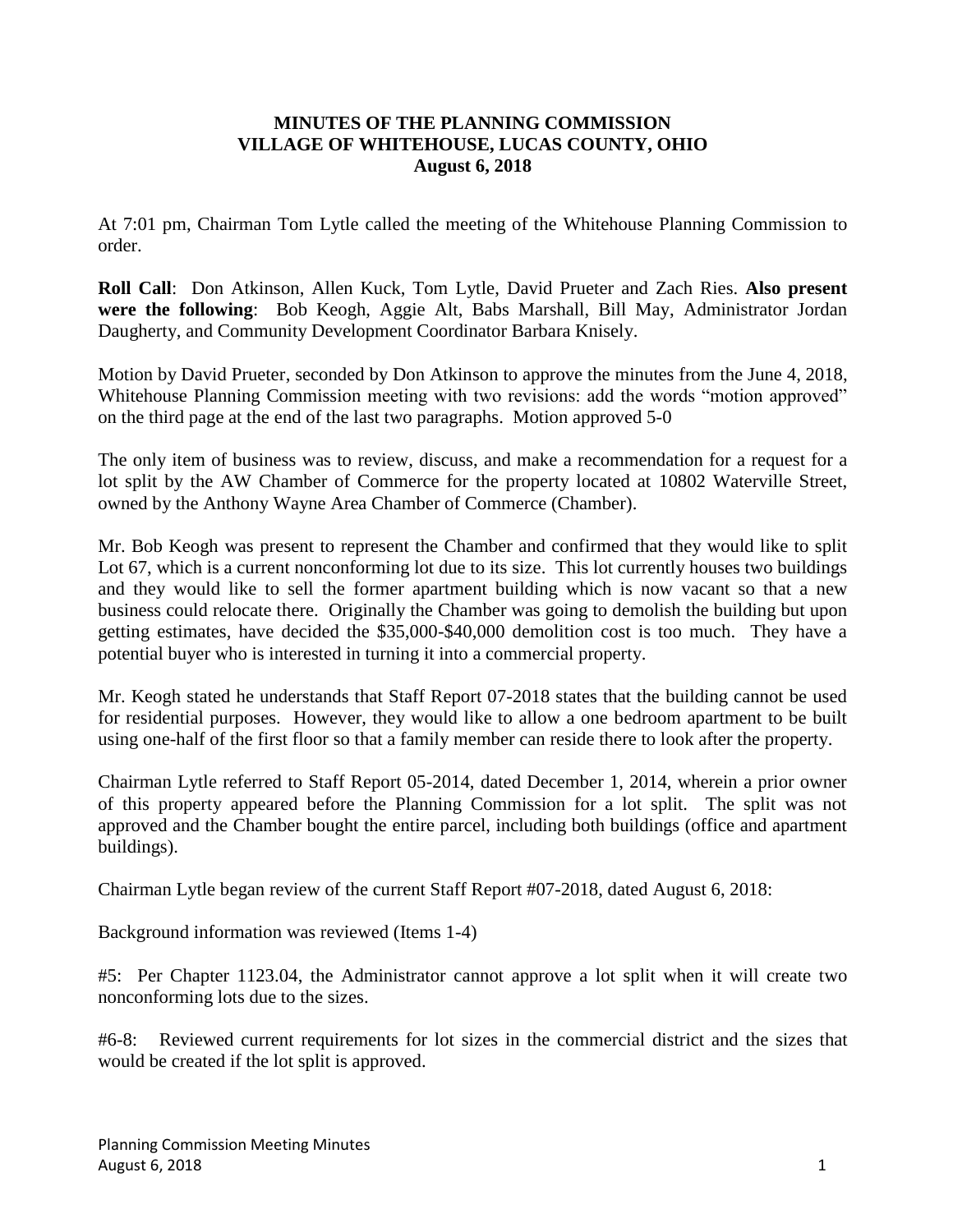#9: Briefly discussed the survey dated November 13, 2014, showing the apartment building encroaches into the right of way at two locations.

Further discussion took place concerning the former apartment building being used for commercial purposes only, and the fact that both lots would become nonconforming, unbuildable, and unsellable lots if the split is allowed.

Chair Lytle opened the floor for discussion.

- Don Atkinson asked how the encroachment happened. Mr. Daugherty explained that the building was probably there first before the streets, alleys and rights-of-way were determined, and that the building/zoning codes were adopted long after the building was put there. Mr. Keogh stated that both parties (Chamber and potential buyer) understand that if either building burns down it most likely could not be rebuilt on this property.
- David Prueter asked about parking spaces for the business and apartment. Brief discussion took place as to the number of spaces available in the public lot on Gilead across from the apartment building – probably 6 or 7 spaces. Mr. Lytle confirmed that it was only one business and one apartment.
- Allen Kuck asked if anyone had seen plans as to what the building would look like once it is remodeled, i.e., color samples, siding, etc. Mr. Keogh stated that the potential purchaser has had a contractor look at the building and plans have already been drawn up.
- Mr. Daugherty asked if the apartment would be upstairs or downstairs? Aggie Alt said it would be a downstairs apartment in the back corner half of the building.
- Mr. Lytle asked if there are any other buildings in the commercial district where tenants live in the upstairs. The answer was affirmative, that there are many upstairs apartments in the downtown. Ms. Knisely stated apartments are not allowed on the first floor in the commercial district. Babs Marshall stated the apartment was for a handicapped person who does not drive a car. Mr. Lytle asked if the apartment would be ADA compliant.
- Mr. Kuck asked how much square footage would be used as the residential apartment. Aggie Alt said one-half the first floor would be residential and the other half along with the second and third floors would be commercial use for two businesses, Mr. Marshall's business and a remodeling company.
- Mr. Lytle asked again about parking. Ms. Alt and Ms. Marshall stated that customers do not come to the businesses, and that only employees would be there during the day – all customer contact is done offsite.
- Zach Ries stated he does not have an issue with the parking as this business is already parking on the street at their current location and he understands that they don't have foot traffic. He asked if the living space would have a separate entrance, and the answer was "yes."
- Mr. Lytle confirmed the lot split would be the same as shown on the November 2014 survey.
- Mr. Kuck asked if the Planning Commission could limit the size of the apartment or put restrictions on it? Mr. Daugherty said he would ask the Solicitor for a legal review of the matter. Mr. Prueter asked if they could control how many residents lived in the apartment.
- Aggie Alt said "it's already an apartment, we're just remodeling it for 2 people."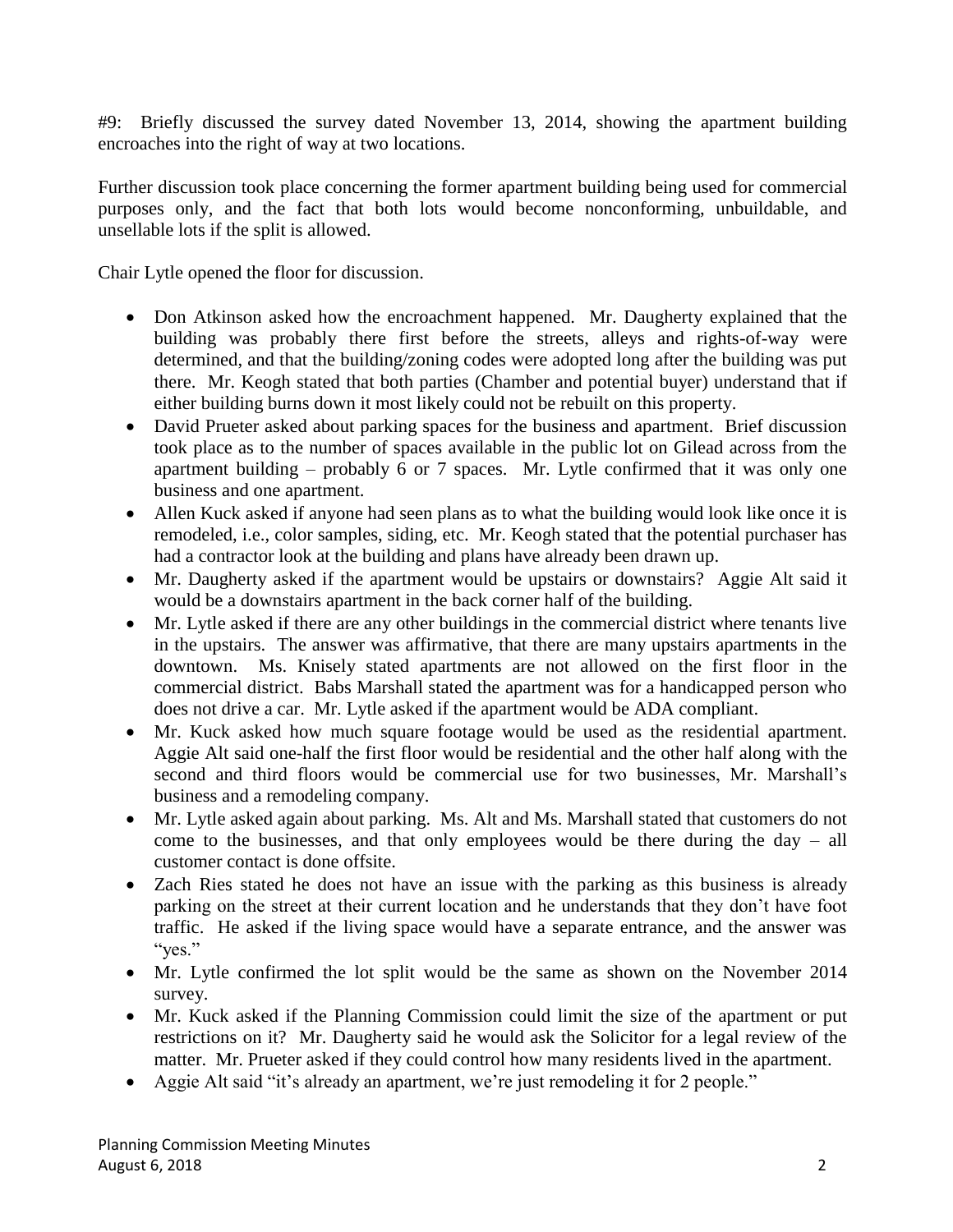- Mr. Ries stated they could specify how many square feet could be used for the apartment. Aggie Alt confirmed that it will be very small and that they have no designs of allowing more people.
- Mr. Atkinson asked if the first tenant vacated the space, would they rent to another tenant? Ms. Alt stated no, that they would incorporate that space into the commercial business area.
- Mr. Lytle asked why the Chamber didn't renew the tenant leases when they originally bought the building. Mr. Keogh stated that they originally did not want the apartment building, just the office building they were renting at the time. When they did end up with both buildings, their original plan was to clear it out and tear it down, but they soon learned that would be cost prohibitive.
- Allen Kuck added that by allowing living quarters, it might make the building more viable down the road for another purchaser.
- Mr. Lytle confirmed once this first tenant leaves, it becomes commercial.
- Bill May asked if there would be two exits from the second floor, Bob Keogh confirmed that there would be.

Mr. Lytle stated he was open to this arrangement: first floor residential use with limitations and built to meet the Ohio Building Codes. The building would be improved inside and outside which enhances the downtown area. He asked for any further discussion.

- Mr. Prueter asked if they could limit the building to two commercial businesses and link the residential living quarters to one of the businesses.
- Mr. Ries asked if the space is vacated by a tenant, could a third business go in gives flexibility of expansion.
- Mr. Kuck stated that he is in favor of this and wishes the potential buyer the best of luck. However, if we allow a first floor residence now, what happens in the future?
- Mr. Daugherty said it could be a special accommodation, that's what variances are for. He stated he is for this as long as it's commercial.
- Mr. Lytle added that this would be a positive impact on the downtown with an agreement to accommodate a handicapped person.
- Mr. Kuck asked if we were allowing this because of the ADA. Mr. Daugherty said yes in his opinion that's what makes it a special accommodation.
- Mr. Keogh stated they wouldn't be asking for this if it wasn't for that consideration.
- Mr. Daugherty stated because of the location of this building transitioning into the downtown and the fact that it's not considered a "store front", he's OK with this scenario.

Mr. Lytle said he feels a motion could be made with the following conditions: "Special accommodation for an ADA apartment limited to one-half of the first floor, with legal review of the proposed lease which would terminate once the initial resident vacates the property which would then convert the entire area to commercial."

Mr. Daugherty reminded the Chamber and potential purchasers that commercial and residential building codes are quite different. Mr. Keogh said they understand that and the contractor has already spoken with Bruce Wholf, Chief Building Official about this project.